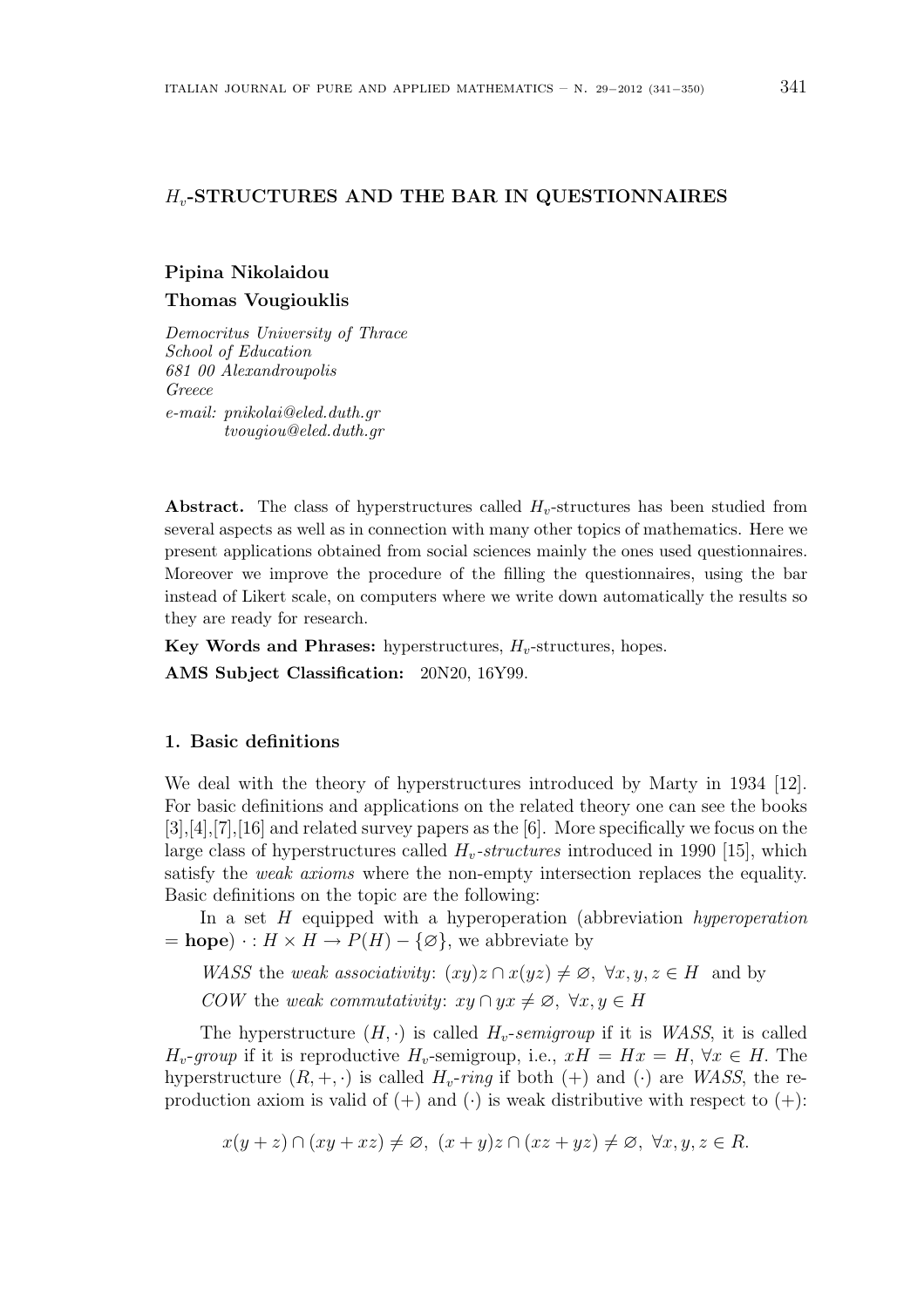**Motivations.** The motivation for  $H<sub>v</sub>$ -structures is the following [16]: We know that the quotient of a group with respect to an invariant subgroup is a group. F. Marty from 1934, states that, the quotient of a group with respect to any subgroup is a hypergroup. Finally, the quotient of a group with respect to any partition (or equivalently to any equivalence relation) is an  $H<sub>v</sub>$ -group.

Specifying this motivation we remark: Let  $(G, \cdot)$  be a group and R be an equivalence relation (or a partition) in G, then  $(G/R, \cdot)$  is an  $H_v$ -group, therefore we have the quotient  $(G/R, \cdot)/\beta^*$  which is a group, the *fundamental* one. Remark that the classes of the fundamental group  $(G/R, \cdot)/\beta^*$  are a union of some of the R-classes. Otherwise, the  $(G/R, \cdot)/\beta^*$  has elements classes of G where they form a partition which classes are larger than the classes of the original partition R.

In an  $H_v$ -semigroup the powers of an element  $h \in H$  are defined as follows:  $h^1 = \{h\}, h^2 = h \cdot h, ..., h^n = h \circ h \circ ... \circ h$ , where ( $\circ$ ) denotes the *n-ary circle* hope, i.e. take the union of hyperproducts, n times, with all possible patterns of parentheses put on them. An  $H_v$ -semigroup  $(H, \cdot)$  is called *cyclic of period s*, if there exists an element g, called generator, and a natural number s, the minimum one, such that  $H = h^1 \cup h^2 ... \cup h^s$ . Analogously the cyclicity for the infinite period is defined [16]. If there is an element h and a natural number s, the minimum one, such that  $H = h^s$ , then  $(H, \cdot)$  is called *single-power cyclic of period s.* 

The main tool to study hyperstructures are the fundamental relations  $\beta^*, \gamma^*$ and  $\epsilon^*$ , which are defined, in  $H_v$ -groups,  $H_v$ -rings and  $H_v$ -vector spaces, resp., as the smallest equivalences so that the quotient would be group, ring and vector space, resp. The relation  $\beta^*$  was introduced by M. Koskas in 1970 [11] and was mainly studied intensively and in depth by Corsini [3]. The relations  $\gamma^*$  and  $\epsilon^*$ , were introduced by T. Vougiouklis [15],[16],[17] and he named them Fundamental. A way to find the fundamental classes is given by theorems as the following [16]:

**Theorem 1.1** Let  $(H, \cdot)$  be an  $H_v$ -group and denote by U the set of all finite products of elements of H. We define the relation  $\beta$  in H by setting x $\beta y$  iff  $\{x, y\} \subset \mathbf{u}$  where  $u \in U$ . Then  $\beta^*$  is the transitive closure of  $\beta$ .

An element is called single if its fundamental class is singleton [16].

Fundamental relations are used for general definitions. Thus, an  $H_v$ -ring  $(R, +, \cdot)$  is called  $H_v$ -field if  $R/\gamma^*$  is a field.

Let  $(H, \cdot), (H, *)$  be  $H_v$ -semigroups defined on the same set H.  $(·)$  is called smaller than  $(*)$ , and  $(*)$  greater than  $(·)$ , iff there exists an

 $f \in Aut(H, *)$  such that  $xy \subset f(x * y)$ ,  $\forall x, y \in H$ .

Then we write  $\cdot \leq *$  and we say that  $(H, *)$  contains  $(H, \cdot)$ . If  $(H, \cdot)$  is a structure then it is called *basic structure* and  $(H, *)$  is called  $H_b - structure$ .

Theorem 1.2 (The Little Theorem). Greater hopes than the ones which are WASS or COW, are also WASS or COW, respectively.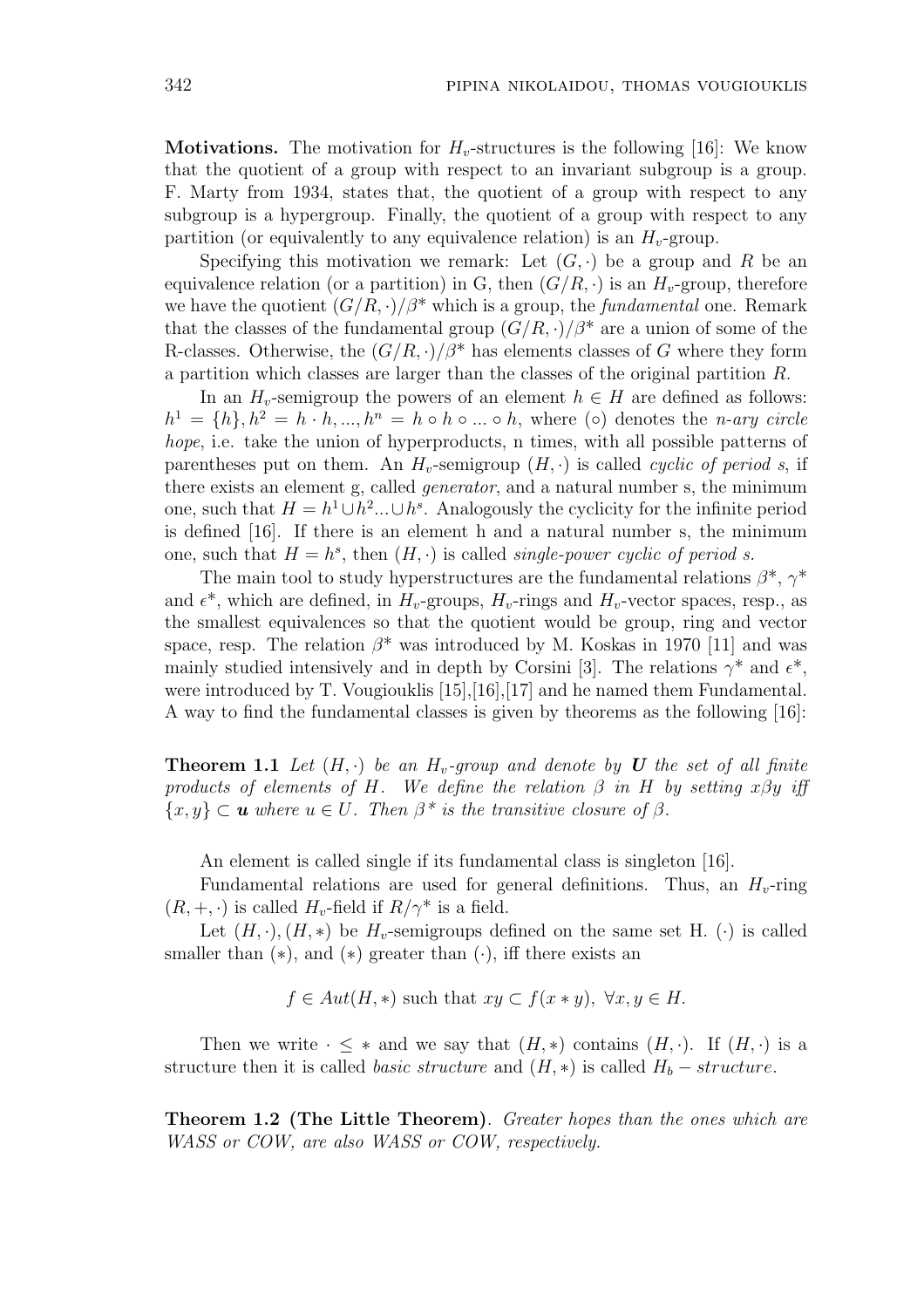This Theorem leads to a partial order on  $H<sub>v</sub>$ -structures and mainly to a correspondence between hyperstructures and posets. The determination of all  $H_v$ -groups and  $H_v$ -rings is very interesting but hard.

To compare classes we can see the small sets. The problem of enumeration and classification of  $H<sub>v</sub>$ -structures, or of classes of them, was started very early but recently we have interesting results by using computers. The problem is complicate in  $H<sub>v</sub>$ -structures because we have great numbers. The partial order introduced in  $H_v$ -structures restrict the problem in finding the minimal, up to *isomorphisms,*  $H_v$ -structures. In this direction we have recently results by Bayon and Lygeros as the following [1]:

In a set with two elements, then there are 20  $H_v$ -groups, up to isomorphism.

In sets with three elements: There are 6.494 minimal isomorphisms-groups. The 137 are abelians and 6.357 are not; the 6.152 are cyclic and 342 are not. The number of  $H_{v}$ -groups with three elements is 1.026.462. The 7.926 are abelians, 1.018.536 are not; 1.013.598 are cyclic and 12.864 are not. 16 are very thin.

The number of  $H_{v}$ -groups with 4 elements with scalar unit is 631.609. There are 8.028.299.905 abelian  $H_v$ -groups, the 7.995.884.377 are cyclic and the 32.415.528 are not. There are 10.614.362 abelian hypergroups: the 10.607.666 are cyclic and the 6.696 are not. Notice that there are only 97 canonical hypergroups.

**Definition 1.3** [18],[19]. Let  $(H, \cdot)$  be hypergroupoid. We remove  $h \in H$ , if we consider the restriction of (·) in the set  $H - \{h\}$ .  $h \in H$  absorbs  $h \in H$  if we replace h by h and h does not appear in the structure.  $h \in H$  merges with  $h \in H$ , if we take as product of any  $x \in H$  by h, the union of the results of x with both h,  $h$ , and consider h and  $h$  as one class with representative  $h$ , therefore, h does not appear in the hyperstructure.

In 1989 Corsini and Vougiouklis introduced a method to obtain stricter algebraic structures from given ones through hyperstructure theory. This method was introduced before of the  $H_v$ -structures, but in fact the  $H_v$ -structures appeared in the procedure.

**Definition 1.4** The *uniting elements method* is the following: Let G be a structure and d be a property, which is not valid, and it is described by a set of equations. Consider the partition in  $G$  for which it is put together, in the same class, every pair of elements that causes the non-validity of d. The quotient  $G/d$ is an  $H<sub>v</sub>$ -structure. Then quotient of  $G/d$  by the fundamental relation  $\beta^*$ , is a stricter structure  $(G/d)\beta^*$  for which d is valid.

An application of the uniting elements is if more than one property desired. The reason for this is some of the properties lead straighter to the classes: commutativity and the reproductivity are easily applicable. One can do this because there is a related theorem [16].

The Lie-Santilli isotopies born to solve Hadronic Mechanics problems. Santilli proposed [13] a 'lifting' of the trivial unit matrix of a normal theory into a nowhere singular, symmetric, real-valued, new matrix. The original theory is reconstructed such as to admit the new matrix as left and right unit. The isofields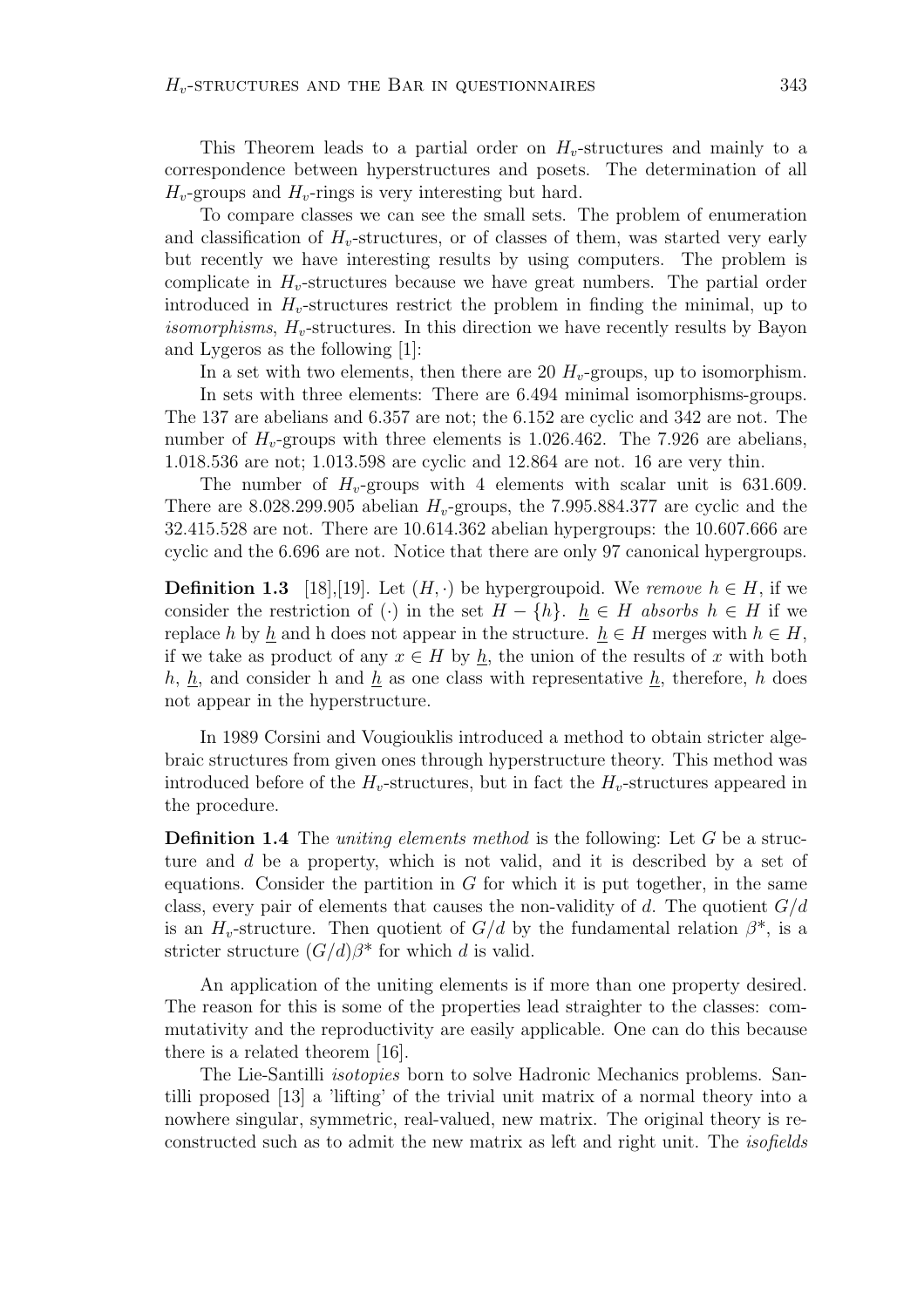needed correspond to  $H<sub>v</sub>$ -structures called *e-hyperfields* which are used in physics or biology. Definition: Let  $(H_o, +, \cdot)$  be the attached  $H_v$ -field of the  $H_v$ -semigroup  $(H, \cdot)$ . If  $(H, \cdot)$  has a left and right scalar unit e, then  $(H_o, +, \cdot)$  is an e-hyperfield, the *attached*  $H_v$ -field of  $(H, \cdot)$ .

Most of  $H_v$ -structures are used in Representation (abbreviate by rep) Theory. Reps of  $H_v$ -groups can be considered either by generalized permutations or by  $H_v$ matrices  $[14], [16], [19]$ . Reps by generalized permutations can be achieved by using translations. In the rep theory the singles are playing a crucial role.

The rep problem by  $H_v$ -matrices is the following:

 $H_v$ -matrix is called a matrix if has entries from an  $H_v$ -ring. The hyperproduct of  $H_v$ -matrices  $A = (a_{ij})$  and  $B = (b_{ij})$ , of type  $m \times n$  and  $n \times r$ , respectively, is a set of  $m \times r$  H<sub>v</sub>-matrices, defined in a usual manner:

$$
A \cdot B = (a_{ij}) \cdot (b_{ij}) = \{ C = (c_{ij}) | c_{ij} \in \bigoplus \sum a_{ik} \cdot b_{kj} \},
$$

where  $(\oplus)$  denotes the *n*-ary circle hope on the hyperaddition.

**Definition 1.5** Let  $(H, \cdot)$  be an  $H_v$ -group,  $(R, +, \cdot)$  an  $H_v$ -ring,  $M_R = \{(a_{ij}) | a_{ij} \in R\}$ , then any map

$$
\mathbf{T}: H \to \mathbf{M}_R: h \to T(h) \text{ with } T(h_1h_2) \cap T(h_1)T(h_2) \neq \emptyset, \forall h_1, h_2 \in H,
$$

is called  $H_v$ -matrix rep. If  $T(h_1h_2) \subset T(h_1)T(h_2)$ , then **T** is an inclusion rep, if  $T(h_1h_2) = T(h_1)T(h_2)$ , then **T** is a good rep.

Hopes on any type of matrices can be defined, these are called helix hopes [8], [25].

# 2. The ∂-hopes

In [20],[21],[22] we defined a hope, in a groupoid with a map f on it called theta  $\partial$ .

**Definition 2.1** Let  $(G, \cdot)$  be groupoid (resp., hypergroupoid) and  $f : G \to G$  be a map. We define a hope  $(\partial)$ , on G as follows

$$
x\partial y = \{f(x)\cdot y, x\cdot f(y)\}, \ \forall x, y \in G. \ (\text{resp. } x\partial y = (f(x)\cdot y) \cup (x\cdot f(y)), \ \forall x, y \in G
$$

If (·) is commutative then  $(\partial)$  is commutative. If (·) is COW then  $(\partial)$  is COW.

Let  $(G, \cdot)$  be groupoid (resp., hypergroupoid) and  $f: G \to P(G) - \{\emptyset\}$  be any multivaued map. We define the  $(\partial)$ , on G as follows  $x\partial y = (f(x) \cdot y) \cup (x \cdot f(y)),$  $\forall x, y \in G.$ 

Let  $(G, \cdot)$  be groupoid  $f_i : G \to G, i \in I$ , be a set of maps on G. The  $f_{\cup}: G \to P(G): f_{\cup}(x) = \{f_i(x)|i \in I\}$ , is the union of  $f_i(x)$ . We have the union theta-hope (∂), on G if we take  $f_{\cup}(x)$ . If we take  $f \equiv f \cup (id)$ , then we have the b-theta-hope.

Motivation for the definition of the theta-hope is the map *derivative* where only the multiplication of functions can be used.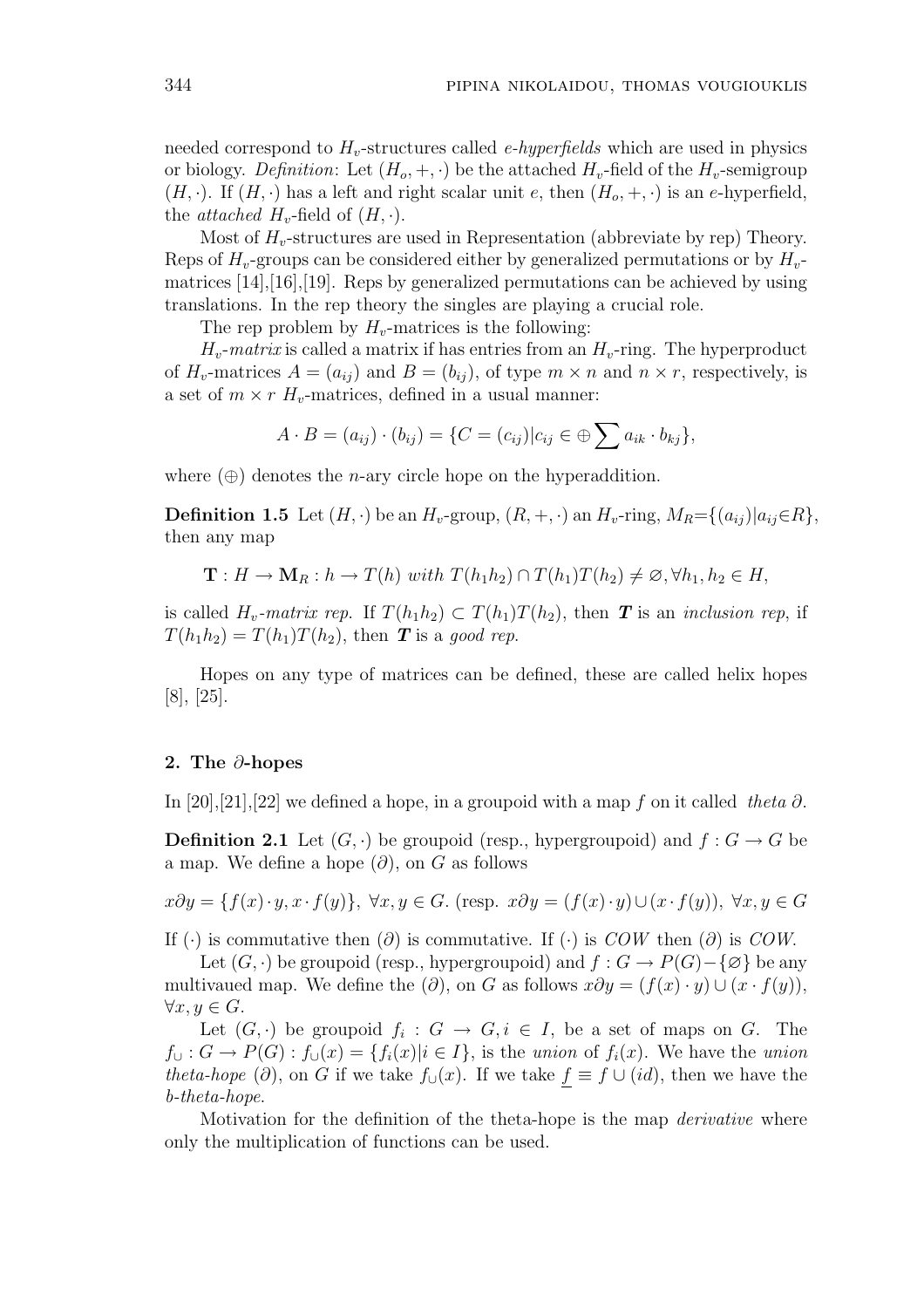**Properties 2.2** If  $(G, \cdot)$  is a semigroup, then:

- 1. For every f, the  $(\partial)$  is WASS
- 2. If f is homomorphism and projection, i.e  $f^2 = f$ , then  $(\partial)$  is associative.
- 3. If  $(G, \cdot)$  is a semigroup then, for every f, the b-theta-hope  $(\partial)$  is WASS.
- 4. Reproductivity. If  $(\cdot)$  is reproductive then  $(\partial)$  is also reproductive.
- 5. Commutativity. If  $(\cdot)$  is commutative then  $(\partial)$  is commutative. If f is into the centre of G, then  $(\partial)$  is a commutative. If  $(\cdot)$  is a COW then,  $(\partial)$  is a COW.
- 6. Unit elements. u is right unit if  $x\partial u = \{f(x)\cdot u, x\cdot f(u)\}\ni x$ . So $f(u) = e$ , if e is a unit in  $(G, \cdot)$ . The elements of the kernel of f, are the units of  $(G, \partial)$ . In hypergroups does not necessarily exist any unit element and if there exists a unit this is not necessarily unique. Moreover the  $\partial$ -hopes do not have always the unit element of the group as unit for the corresponding ∂-hope. This is so because  $e\partial e = \{f(e)e, ef(e)\} = \{f(e)\}$
- 7. Inverse elements. Let  $(G, \cdot)$  be a monoid with unit e and u be a unit in  $(G, \partial)$ , then  $f(u) = e$ . For given x, the x' is an inverse with respect to u, if  $x\partial x' = \{f(x) \cdot x', x \cdot f(x')\} \ni u$  and  $x'\partial x = \{f(x') \cdot x, x' \cdot f(x)\} \ni u$ . So,  $x' = (f(x))^{-1}u$  and  $x' = u(f(x))^{-1}$  are the right and left inverses, respectively. We have two-sided inverses iff  $f(x)u = uf(x)$

**Proposition 2.3** Let  $(G, \cdot)$  be, then for all maps  $f : G \to G$ , the  $(G, \partial)$  is an  $H_v$ -group.

**Motivation.** For the definition of the theta-hope is the map *derivative* where only the multiplication of functions can be used. Therefore, in these terms, for two functions  $s(x)$ ,  $t(x)$ , we have  $s\partial t = \{s't, st'\}$ , where (') denotes the derivative.

**Proposition 2.4** Let  $g \in G$  is a generator of the group  $(G, \cdot)$ . Then,

- (a) for every f, g is a generator in  $(G\partial)$ , with period at most n.
- (b) suppose that there exists an element w such that  $f(w) = q$ , then the element w is a generator in  $(G, \partial)$ , with period at most n.

There is connection of  $\partial$ -hopes with other hyperstructures:

**Example.** P-hopes [16]. Let  $(G, \cdot)$  be a commutative semigroup and  $P \subset G$ . Consider the multivalued map f such that  $f(x) = P \cdot x$ ,  $\forall x, y \in G$ .

Then we have  $x\partial y = x \cdot y \cdot P$ ,  $\forall x, y \in G$ .

So, the  $\partial$ -hope coincides with the well known class of P-hopes [22].

One can define ∂-hopes on rings and other more complicate structures, where more than one ∂-hopes can be defined. Moreover, one can replace structures by hyper ones or by  $H_v$ -structures, as well.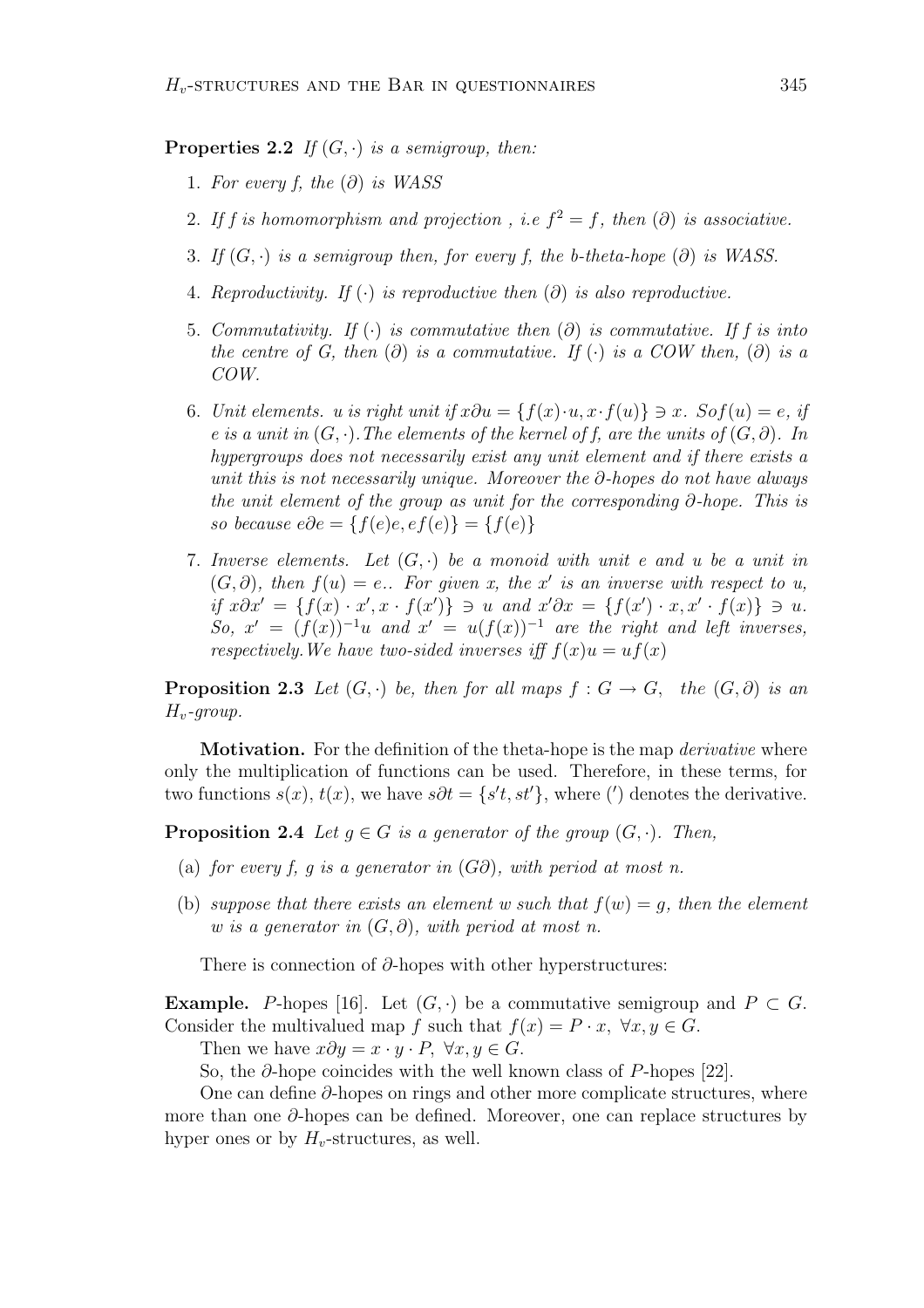#### 3. The bar in questionnaires

During last decades hyperstructures seem to have a variety of applications not only in other branches of mathematics but also in many other sciences including the social ones. These applications range from biomathematics and hadronic physics to automata theory, to mention but a few. This theory is closely related to fuzzy theory; consequently, hyperstructures can now be widely applicable in industry and production, too.

In several papers, such as [2], [5], [13], [24], one can find numerous applications; similarly, in the books [4], [7] a wide variety of applications is also presented.

An important new application, which combines hyperstructure theory and fuzzy theory, is to replace in questionnaires the scale of Likert by the bar of Vougiouklis & Vougiouklis. The suggestion is the following [10]:

Definition 3.1 "In every question substitute the Likert scale with 'the bar' whose poles are defined with '0' on the left end, and '1' on the right end:

 $0 \hspace{3.2cm} 1$ 

The subjects/participants are asked instead of deciding and checking a specific grade on the scale, to cut the bar at any point s/he feels expresses her/his answer to the specific question".

The use of the bar of Vougiouklis & Vougiouklis instead of a scale of Likert has several advantages during both the filling-in and the research processing. The final suggested length of the bar, according to the Golden Ratio, is 6.2cm, see [24]. Several advantages on the use of the bar instead of scale one can find in [10].

# 4. A computerizing filling questionnaires

We present now a program of filling a questionnaire on a computer such that the results automatically can be transferred for research elaboration.

There are several advantages of the bar one of them is the time of filling the questionnaire. The only disadvantage of the bar is to transfer the data collection to a computer for elaboration. At this point, we present an implemented application to overcome the problems raised during the transferring the data. This application overcomes the problem of inputting data from questionnaires to processing and eliminates time of data collection, transferring data directly for any kind of elaboration.

The application has been implemented using Visual Basic and the data is being saved on a Microsoft Access Database. The application is based on "events" and an OleDbConnection is used to connect the program with the database.

Filling-in such questionnaire can be easily achieved by using this application, as it is based on a very simple user interface. The participants have to "click" on the bar, in order to indicate the point that satisfies their answer on the question made. The user has the opportunity to change his answer by "clicking" on another point anytime before submit.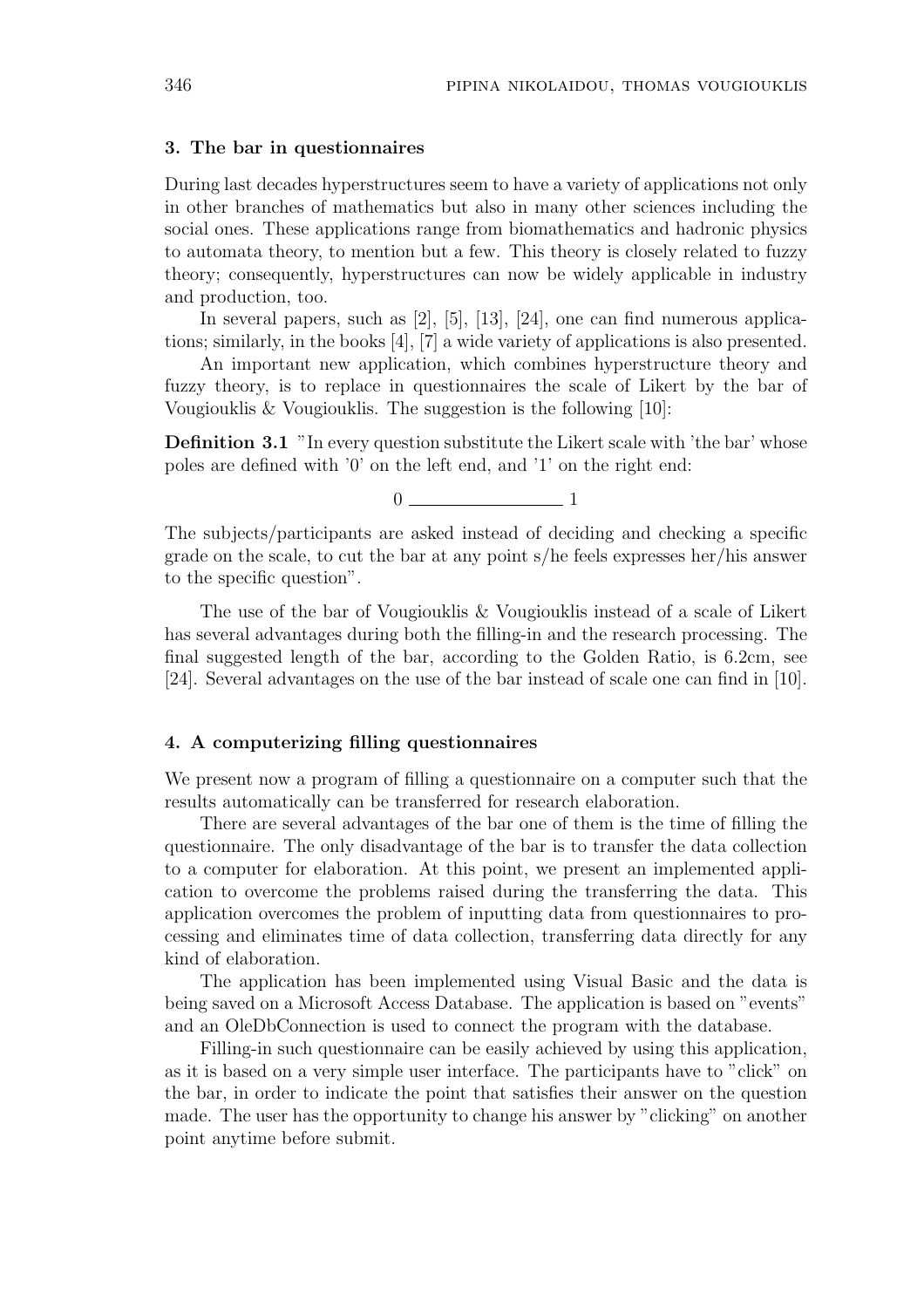The results are being saved on a simple database (Microsoft Access Database) indicating the exact point each participant has "cut" the bar

# 5. Applications

One problem in research is to describe mathematical models using theta-hopes. Such a problem is the following [23]:

Problem 5.1 In the research processing suppose that we want to use Likert scale dividing the continuum [01] both by, first, into equal steps (segments) and, second, into equal-area spaces according to Gauss distribution [9], [24]. If we consider both types of divisions into n segments, then the continuum [01] is divided into  $2n-1$  segments, if n is odd number and into  $2(n-1)$  segments, if n is even number. We can number the segments and we can consider as an organized devise the group  $(Zk, \oplus)$  where  $k = 2n - 1$  or  $2(n - 1)$ . Then we can obtain several hyperstructures using ∂-hopes as the following way: We can have two partitions of the final segments, into n classes either using the division into equal steps or the Gauss distribution by putting in the same class all segments that belong (a) to the equal step or (b) to equal-area spaces according to Gauss distribution. Then we can consider two kinds of maps (i) a multi-map where every element corresponds to the hole class or (ii) a map where every element corresponds to one special fixed element of the same class. Using these maps we define the  $\partial$ -hopes and we obtain the corresponding  $H_v$ -structure.

An application on this direction is the following construction [23]:

**Construction 5.2** Consider a group  $(G, \cdot)$  and suppose take a partition  $G_i$ ,  $i \in I$ , of the **G**. Select and fix an element  $q_i$  of each partition class  $G_i$ , and consider the map

 $f: G \to G$  such that  $f(x) = g_i, \ \forall x \in G_i$ ,

then  $(G, \partial)$  is an  $H_v$ -group. Moreover, the fundamental group  $(G/R, \cdot)/\beta^*$  is (up to isomorphism) a subgroup of the corresponding fundamental group  $(G, \partial)/\beta^*$ .

Remark. In the above construction, if one of the selected elements is the unit element e of the group  $(G, \cdot)$ , otherwise, if there exist an element  $z \in G$  such that  $f(z) = e$ , then we have  $(G/R, \cdot)/\beta^* = (G, \partial)/\beta^*$ .

**Proposition 5.3** Suppose  $(G, \cdot)$  be a group and  $G_i$ ,  $i \in I$  be a partition of G. For any class we fix a  $g_i \in G_i$ , and take the map  $f: G \to G: f(x) = g_i, \forall x \in G_i$ . If for the unit element e, in  $(G, \cdot)$ , we have  $f(e) = e$ , i.e. e is any fixed element, then e is also a unit element of the H<sub>v</sub>-group  $(G, \partial)$ . Moreover  $(f(x))^{-1}$  is an inverse element in the  $\partial$ -H<sub>v</sub>-group  $(G, \partial)$ , of x.

Now, we conclude with an example of the above Construction: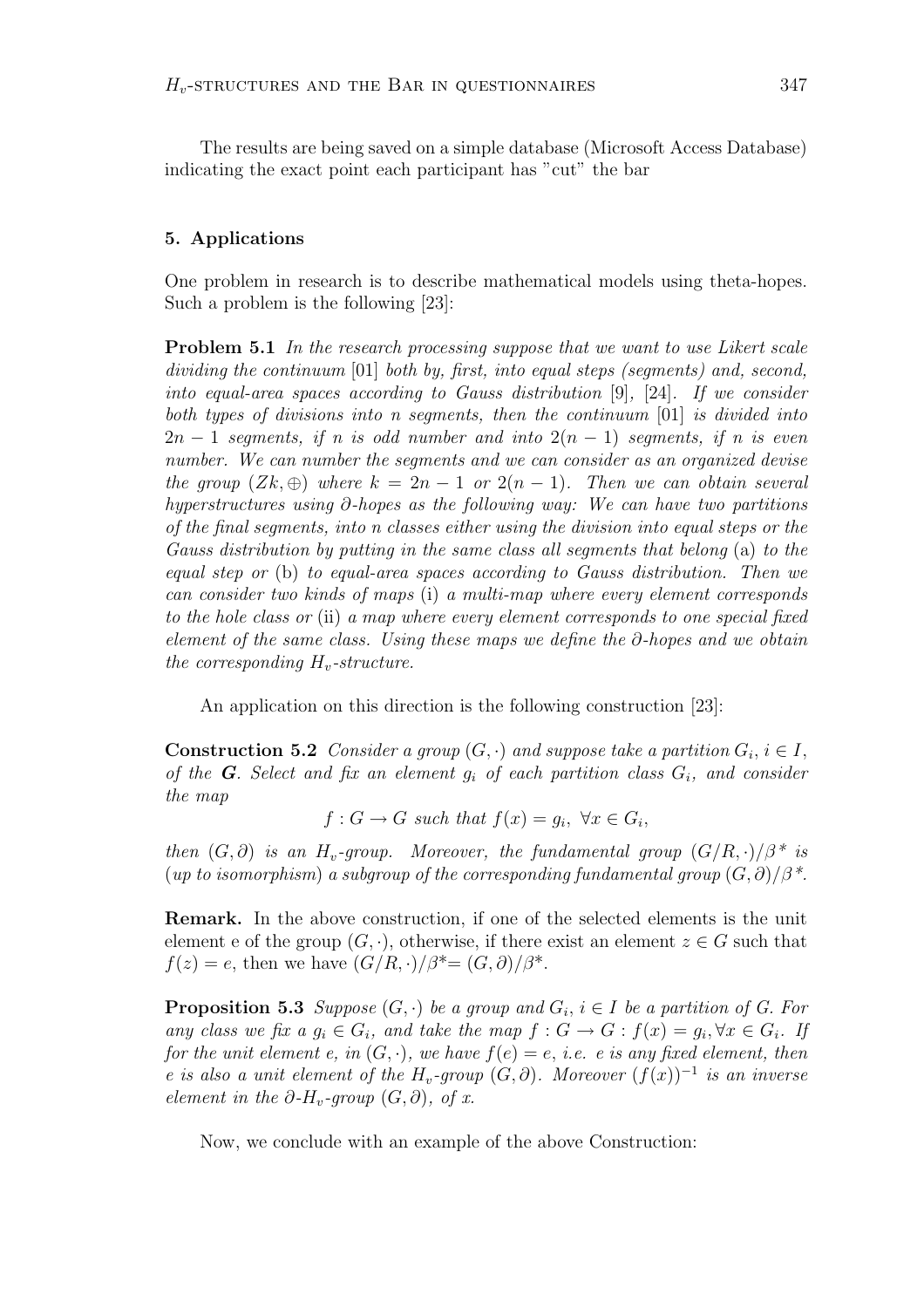Example 5.4 Suppose that we take the case of the Likert scale with 5 equal steps:  $[0-1.24-2.48-3.72-4.96-6.2]$  and the Gauss 5 equal areas:  $[0-2.4 2.9 - 3.3 - 3.8 - 6.2$  we have 9 segments as follows

$$
[0-1.24-2.4-2.48-2.9-3.3-3.72-3.8-4.96-6.2]
$$

Therefore, if we consider the set  $(Z_9,+)$  and if we name the above segments by 0, 1, 2, ..., 8 then if we consider the Gauss partition:  $\{0, 1\}$ ,  $\{2, 3\}$ ,  $\{4\}$ ,  $\{5, 6\}$ ,  $\{7, 8\}$ we take, according to the above Construction, the map f such that  $f(0) = 0$ ,  $f(1) = 0, f(2) = 2, f(3) = 2, f(4) = 4, f(5) = 5, f(6) = 5, f(7) = 7, f(8) = 7,$ then we obtain the following table:

| $\partial$              | 0              | 1   | $\overline{2}$   | 3   | $\overline{\mathbf{4}}$ | $\mathbf{5}$     | 6              | 7              | 8              |
|-------------------------|----------------|-----|------------------|-----|-------------------------|------------------|----------------|----------------|----------------|
| $\bf{0}$                | 0              | 0,1 | $\overline{2}$   | 2,3 | 4                       | 5                | 5,6            | 7              | 7,8            |
| $\mathbf{1}$            | 0,1            | 1   | 2,3              | 3   | 4,5                     | 5,6              | 6              | 7,8            | 8              |
| $\overline{2}$          | $\overline{2}$ | 2,3 | $\overline{4}$   | 4,5 | 6                       | 7                | 7,8            | $\overline{0}$ | 0,1            |
| 3                       | 2,3            | 3   | 4,5              | 5   | 6,7                     | 7,8              | 8              | 0,1            | 1              |
| $\overline{\mathbf{4}}$ | 4              | 4,5 | 6                | 6,7 | 8                       | $\boldsymbol{0}$ | 0,1            | $\overline{2}$ | 2,3            |
| $\overline{5}$          | $\overline{5}$ | 5,6 | $\overline{7}$   | 7,8 | $\overline{0}$          | $\mathbf{1}$     | 1,2            | 3              | 4,3            |
| 6                       | 5,6            | 6   | 7,8              | 8   | 0,1                     | 1,2              | $\overline{2}$ | 3,4            | $\overline{4}$ |
| $\overline{7}$          | 7              | 7,8 | $\boldsymbol{0}$ | 0,1 | $\overline{2}$          | 3                | 3,4            | $\overline{5}$ | 5,6            |
| 8                       | 7,8            | 8   | 0,1              | 1   | 2,3                     | 4,3              | 4              | 5,6            | 6              |

Remark that, for the  $H_v$ -group  $(Z_9, \partial)$ , the elements 0 and 1 are unit elements.  $(Z_9, \partial)$  is cyclic where the elements 2, 3, 4, 5, 6, 7 and 8 are generators with period 6, 7, 6, 9, 6, 7 and 7 respectively.

## References

- [1] Bayon, R., Lygeros, N., Advanced results in enumeration of hyperstructures, J. Algebra, 320 (2008) 821-835.
- [2] Chvalina, J., Hoskova, S., Modelling of join spaces with proximities by first-order linear partial differential operators, no. 21 (2007), 177-190.
- [3] CORSINI, P., *Prolegomena of Hypergroup Theory*, Aviani Editore, 1993.
- [4] CORSINI, P., LEOREANU, V., Application of Hyperstructure Theory, Kluwer Academic Pub., 2003.
- [5] DAVVAZ, B., On  $H_v$ -rings and Fuzzy  $H_v$ -ideals, J.Fuzzy Math., vol. 6, no. 1 (1998), 33-42.
- [6] DAVVAZ, B., A brief survey of the theory of  $H_v$ -structures, 8th AHA, Greece, Spanidis (2003), 39-70.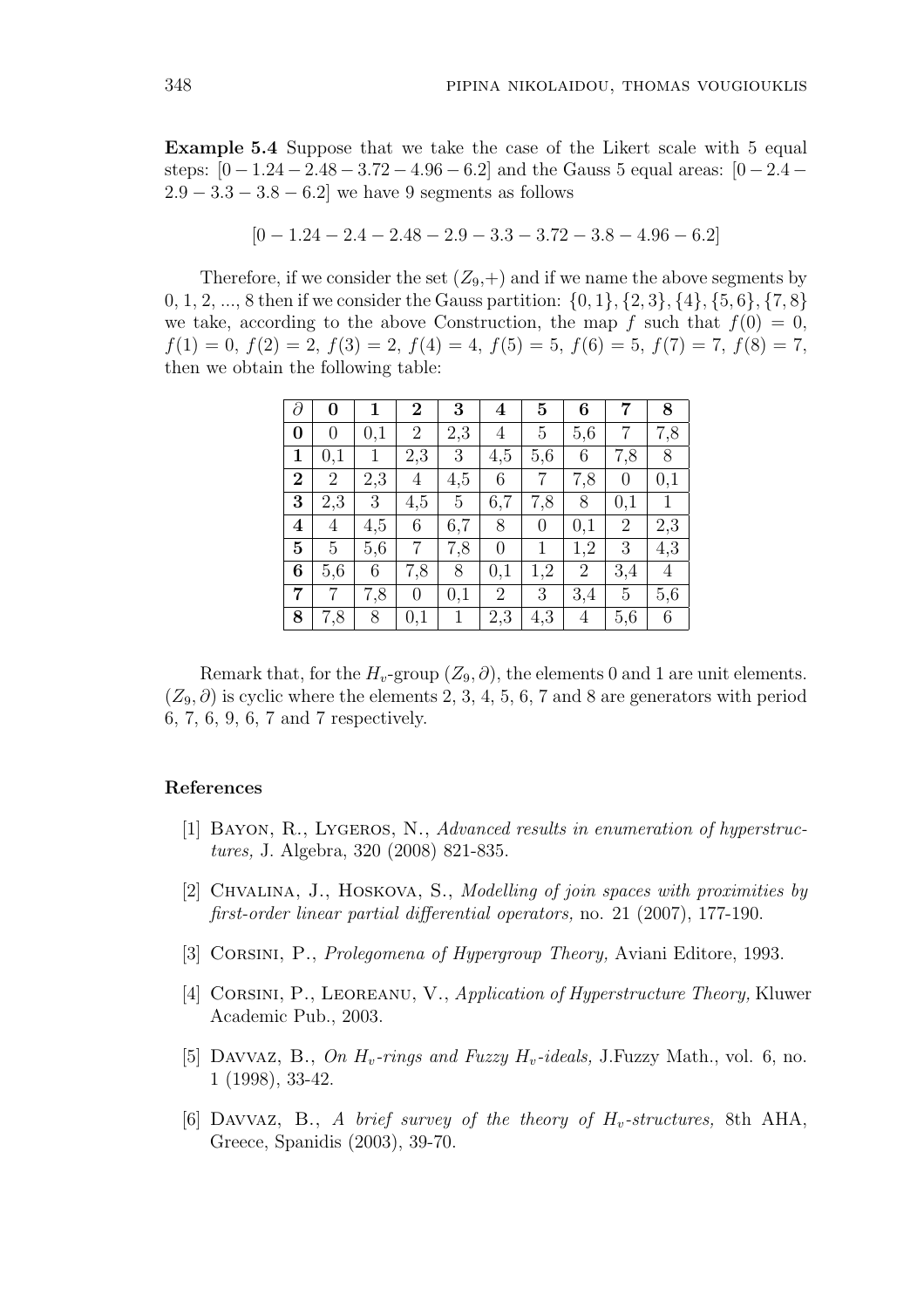- [7] Davvaz, B., Leoreanu, V., Hyperring Theory and Applications, International Academic Press, 2007.
- [8] Davvaz, B., Vougioukli, S., Vougiouklis, T., On the multiplicativerings derived from helix hyperoperations, Utilitas Mathematica, 84 (2011), 53-63.
- [9] Kambaki-Vougioukli, P., Karakos, A., Lygeros, N., Vougiouklis, T., Fuzzy instead of discrete, Annals of Fuzzy Mathematics and Informatics, vol. 2, no. 1 (2011), 81-89.
- [10] Kambaki-Vougioukli, P., Vougiouklis, T., Bar instead of scale, Ratio Sociologica, 3, (2008), 49-56.
- [11] Koskas, M., Groupoides, demi-groupoides et hypergroups, J. Math. Pures Appl., 49 (9), (1970), 155-192.
- $[12]$  MARTY, F., Sur un généralisation de la notion de groupe, 8ème Congrès Math. Scandinaves, Stockholm, (1934), 45-49.
- [13] Santilli, R.M., Vougiouklis, T., Isotopies, Genotopies, Hyperstructures and Their Applications, New frontiers in Hyperstructures, Hadronic (1996), 1-48.
- [14] Vougiouklis, T., Representations of hypergroups by hypermatrices, Rivista Mat. Pura ed Appl., no. 2 (1987), 7-19.
- [15] Vougiouklis, T., The fundamental relation in hyperrings. The general hyperfield, 4thAHA, Xanthi 1990, World Scientific (1991), 203-211.
- [16] Vougiouklis, T., Hyperstructures and their Representations, Monographs in Mathematics, Hadronic, 1994.
- [17] Vougiouklis, T., Some remarks on hyperstructures, Contemporary Mathematics, Amer. Math. Society, 184 (1995), 427-431.
- [18] VOUGIOUKLIS, T., Consructions of  $H_v$ -structures with desired fundamental structures, New frontiers in Hyperstructues, Hadronic (1996), 177-188.
- [19] VOUGIOUKLIS, T., On  $H_v$ -rings and  $H_v$ -representations, Discrete Mathematics, Elsevier, 208/209 (1999), 615-620.
- [20] Vougiouklis, T., A hyperoperation defined on a groupoid equipped with a map, Ratio Mathematica, 1 (2005), 25-36.
- [21] VOUGIOUKLIS, T.,  $\partial$ -operations and H<sub>v</sub>-fields, Acta Mathematica Sinica, English S., vol. 23, 6 (2008), 965-972.
- [22] VOUGIOUKLIS, T., The relation of the theta-hyperoperation (∂) with the other classes of hyperstructures, J. Basic Sciences 4, no. 1 (2008), 135-145.